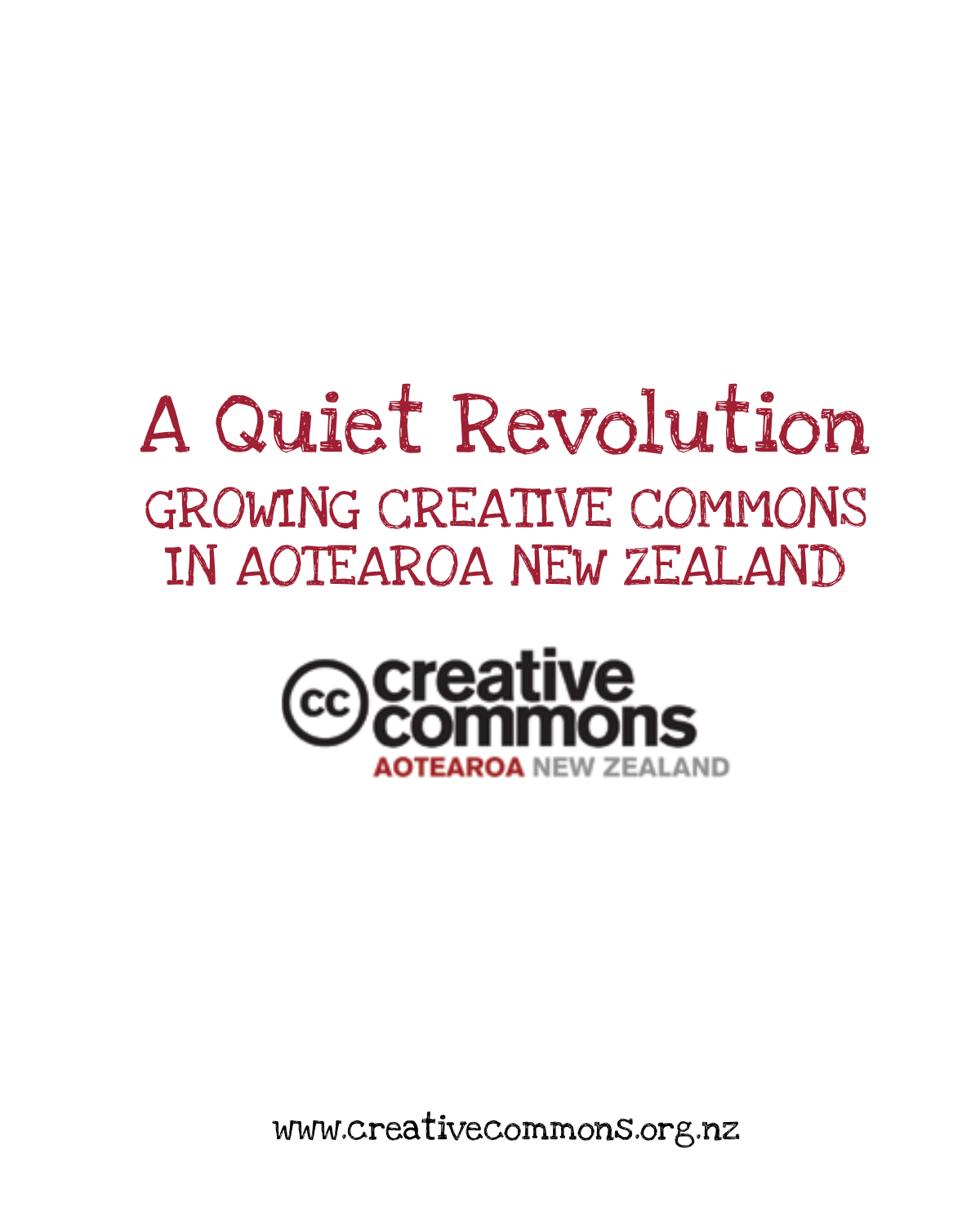First published in 2015 by Creative Commons Aotearoa New Zealand

Creative Commons Aotearoa New Zealand PO Box 19069 Wellington 6149 creativecommons.org.nz

All text in this book is copyright Creative Commons Aotearoa New Zealand and other authors as noted, and is licensed under a Creative Commons Attribution licence.

Open GLAM logo by Open GLAM is made available under a Creative Commons Attribution licence

Kiwi Open Access Logo by the University of Auckland, Libraries and Learning Services is licensed under a Creative Commons Attribution Licence.

Cover design by Elton Gregory is licensed under a Creative Commons Attribution licence.



ISBN 978-0-9941302-5-9 Cataloguing-in-publication data for this book is available from the National Library of New Zealand.

Unless otherwise attributed, all articles written by Creative Commons Aotearoa New Zealand Editing and production: Whitireia Pubishing Cover Design: Elton Gregory Printed by Printing.com

This book was taken from manuscript to bookshelf by students of the Whitireia New Zealand publishing programme, who worked on editing, production, marketing and design. For more information about our editing and publishing training, visit www.whitireiapublishing.co.nz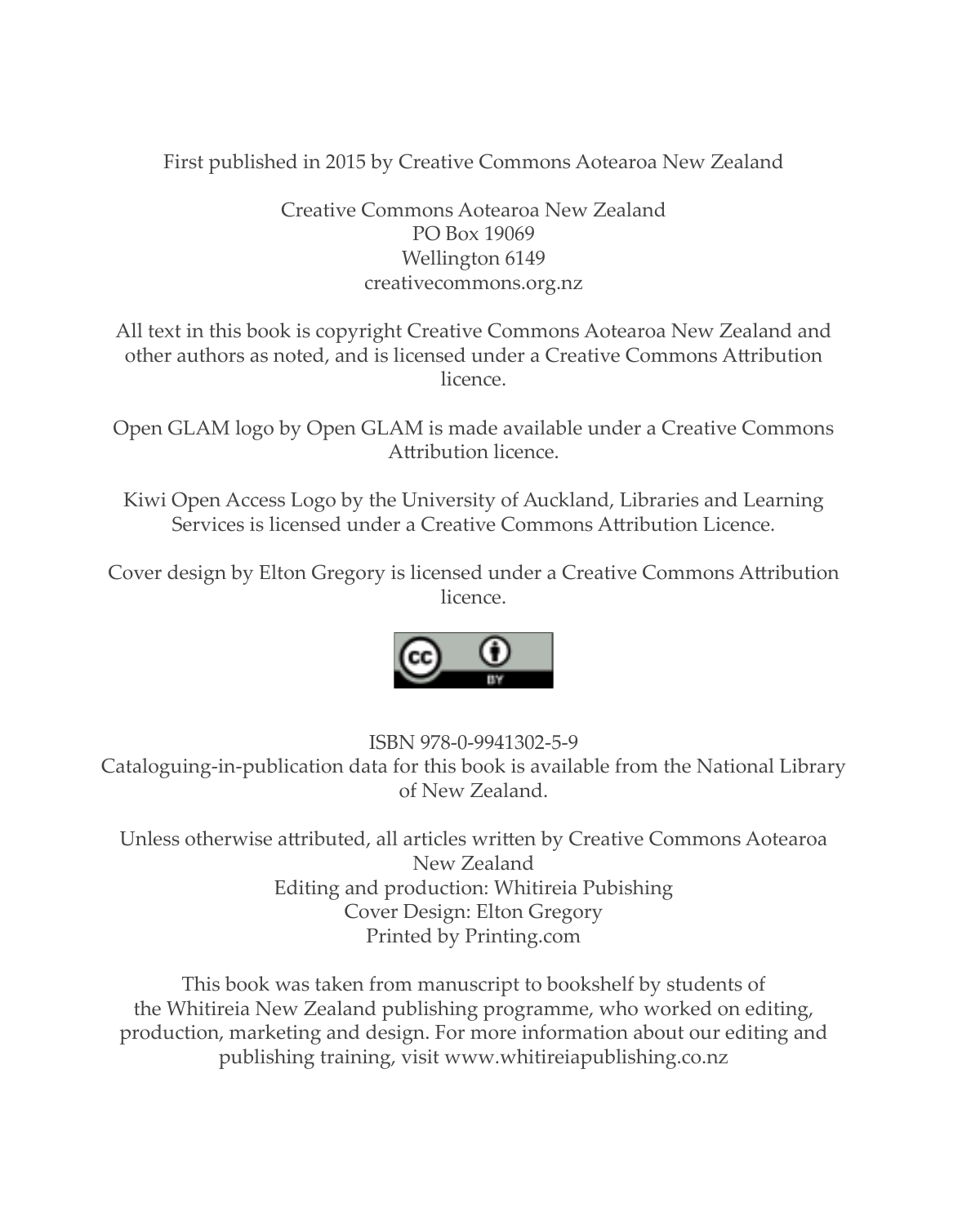

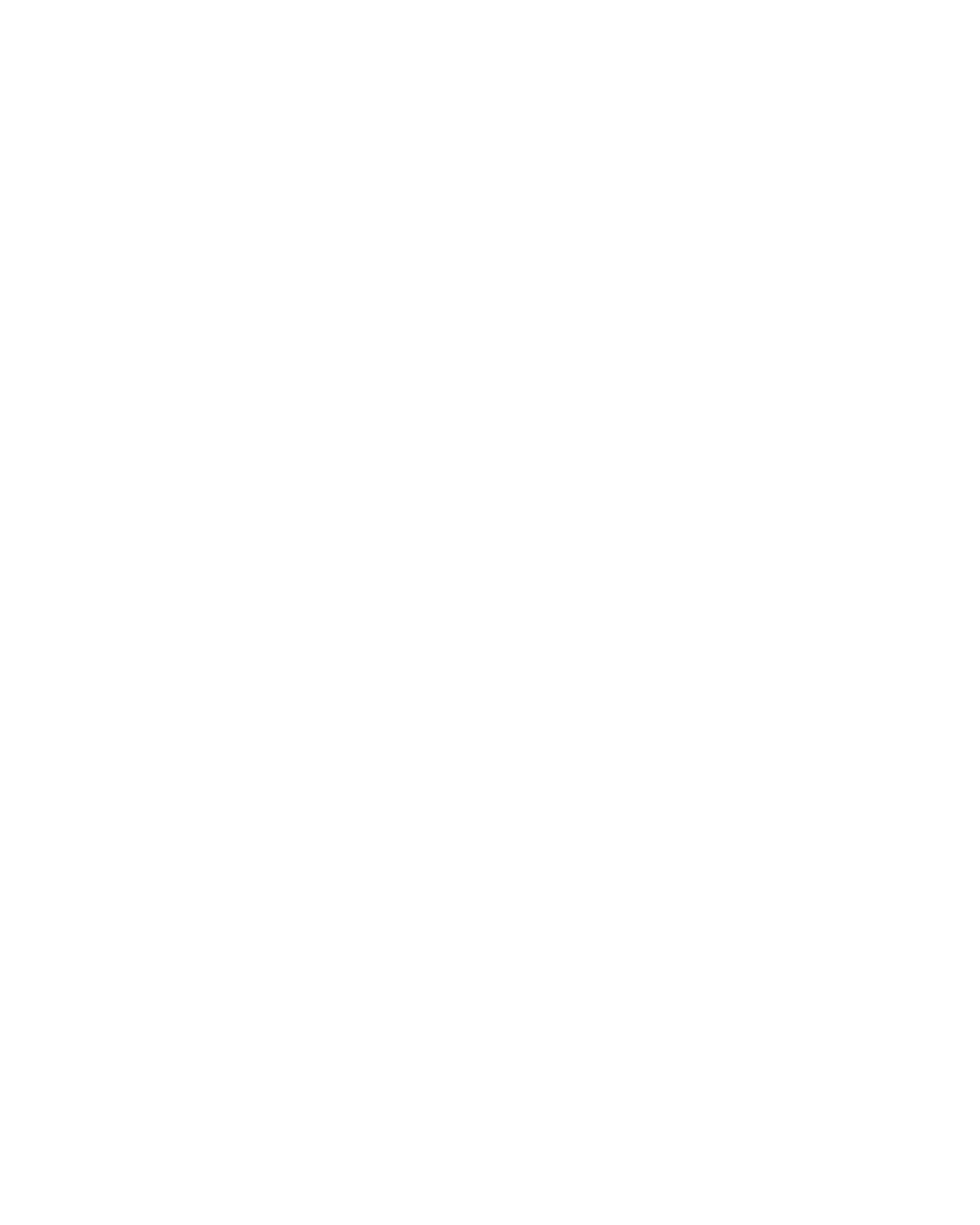## Open Access to Research in Aotearoa

**By Fabiana Kubke, Senior Lecturer at School of Medical Sciences, University of Auckland Te Whare Wānanga o Tamaki Makarua, and Matt McGregor, Public Lead, Creative Commons Aotearoa New Zealand**

#### **Access Denied**

Stop me if you've heard this one before. You're researching an issue that you care about and find a link to an important study, a study that promises to give you greater insight about the subject at hand.

Let's say you're interested in geology, and the article is in the *New Zealand Journal of Geology and Geophysics*, published (with public funding) by the Royal Society of New Zealand Te Aparangi. It also happens to be co-authored by a researcher from one of New Zealand's publicly funded research institutions.

You click on the link and find yourself faced with this message: "Sorry, you don't have access to this article." You are asked if you want to purchase the article – for a grand total of USD\$48 (or AUD\$146 for the whole issue).

That, for most people, is the end of the process. It doesn't matter whether you are a businessperson, a policy-maker, a journalist, a curious member of the public, a student or an independent researcher – you'll need to pay to get access. And if you can't pay? Well, tough.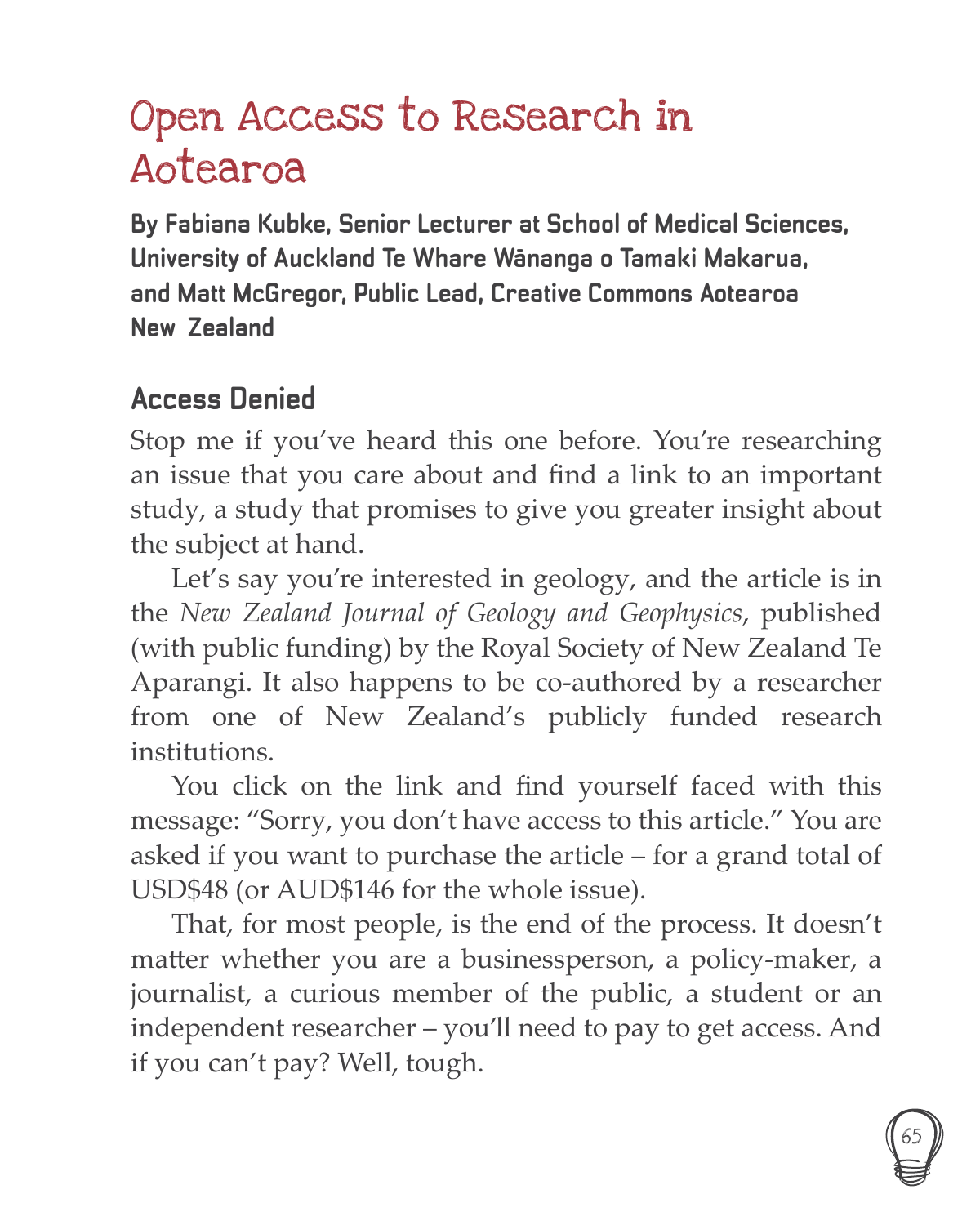### **An Untenable Situation**

66

If you work or study in a university or research institute, you might not know that this is a problem – or maybe you don't think it's a problem for you.

But before you make up your mind, consider this: the research sector pays over \$50 million on subscriptions to academic journals. That's about the same amount allocated to support research by the Marsden Fund.

More to the point, that \$50 million doesn't pay for all published research. University libraries, faced with flatlining budgets, are having to decrease the number of journals they can provide access to.

And if you aren't yet convinced that this is a serious problem, consider this memo from the Faculty Advisory Panel of Harvard University, which stated that the cost of journal subscriptions was "an untenable situation" and that steadily increasing subscription charges had "made the scholarly communication environment fiscally unsustainable and academically restrictive".1

How could something as fundamental to the life of a university as journal subscriptions – that is, access to knowledge – become "fiscally unsustainable" to the richest university on the planet?

As it turns out, this issue has been bubbling away for some time. In 2004 the Association of Research Libraries in the US revealed that the average cost of a journal subscription had risen 315% from 1989 to 2003 for its member libraries – that's

<sup>1</sup> http://isites.harvard.edu/icb/icb.do?keyword=k77982&tabgroupid=icb.tabgroup143448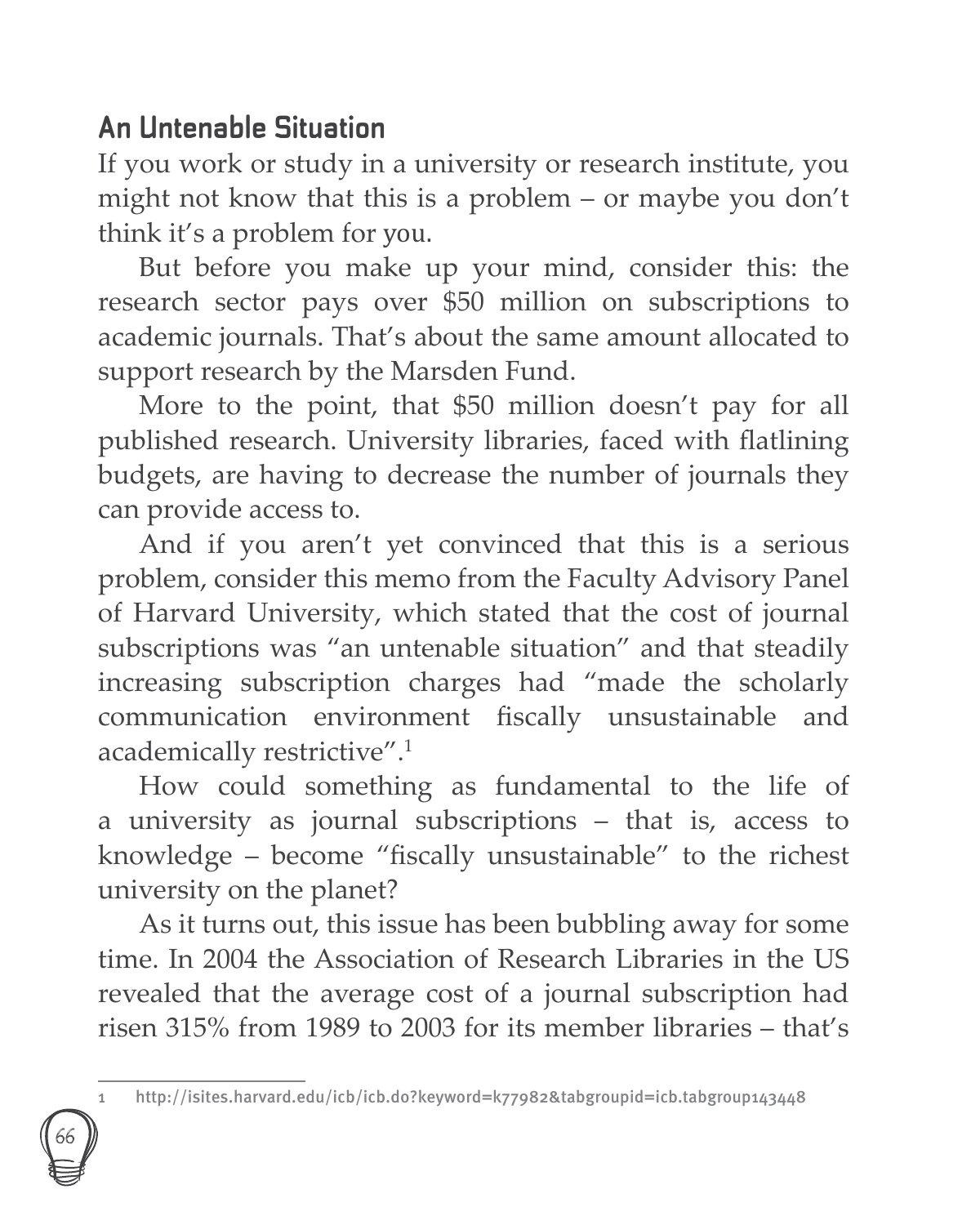compared to a rate of inflation of only 68%. Since then journal prices have continued to rise by 9% per year.<sup>2</sup>

### **The Public Interest**

Academics, then, don't often have immediate access to the research they need, and it continues to cost more and more just to maintain the access they currently have. But for those who work outside the research sector, the current system is even worse.

Journalists, for example, are often unable to go beyond press releases when covering science. As Peter Griffin, Manager of the New Zealand Science Media Centre, says, "Newsrooms today don't have the resources to subscribe to academic databases that would be useful in the process of generating news content. For journalists, this can be extremely frustrating."

Similarly, non-government organisations (NGOs) and policy-makers often lack access to the latest academic research, as do the individuals and groups that contribute to the policymaking process.

Lillian Grace, Chief Executive of Figure.NZ, notes that open access to research will enable Aotearoa to get more from its publicly funded research. She says, "The value realised from publicly funded research will be hugely increased by making it open for others throughout our country to learn and apply findings to business, social, economic and environmental endeavours."



<sup>2</sup> www.openoasis.org/index.php?option=com\_content&view=article&id=254&Itemid=256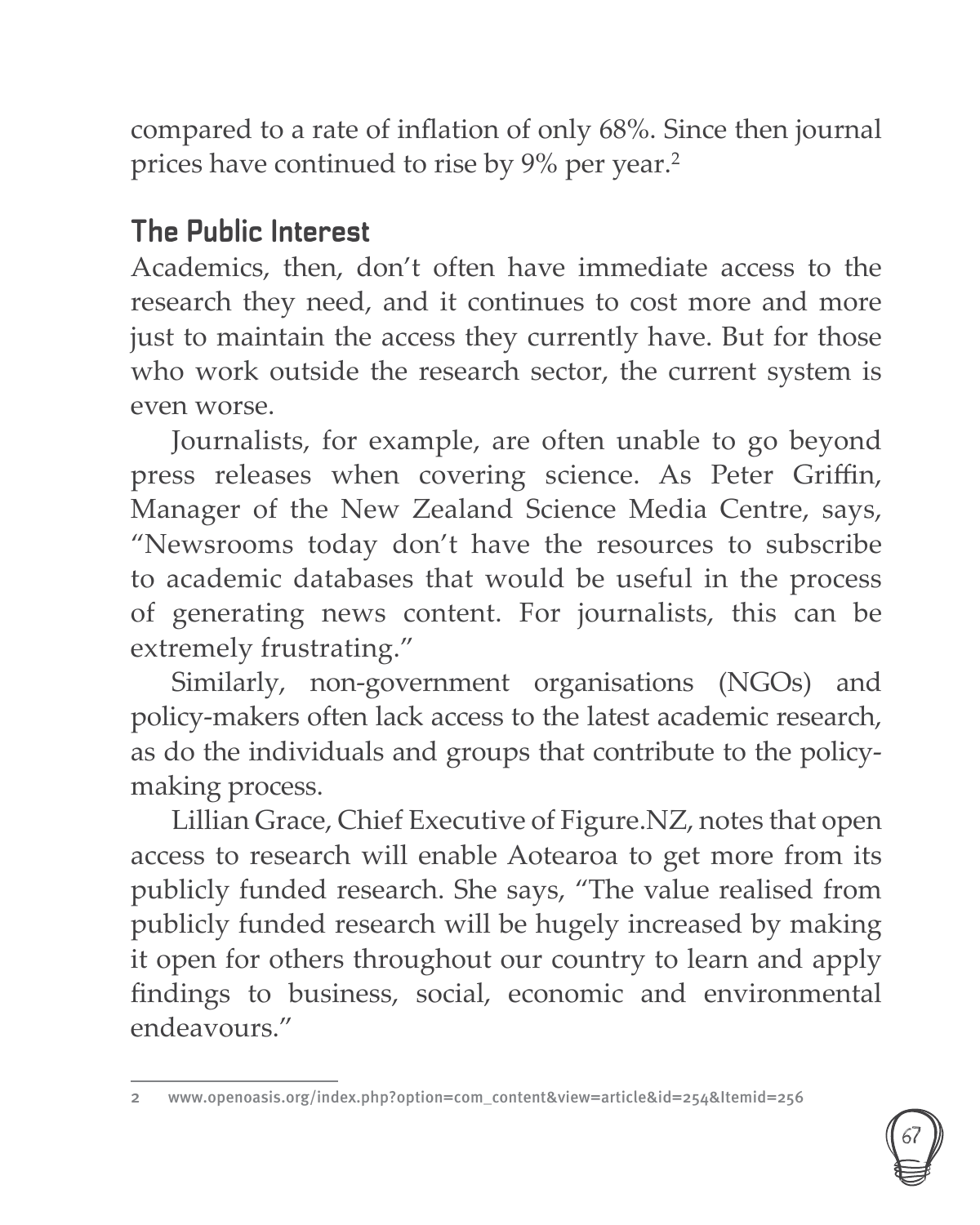Siouxsie Wiles, Senior Lecturer at the University of Auckland Te Whare Wānanga o Tamaki Makarua and recipient of the Prime Minister's Award for Science Communication, notes the broader public importance of Open Access. "Science can empower people to make informed choices that shape their future for the better. This is the message I want to communicate and why I believe unrestricted access to the science we fund is in everyone's best interest."

#### **The Growth of Open Access**

The basic definition of Open Access is simple. As Harvard University Librarian Peter Suber puts it, "Open Access literature is digital, online, free of charge and free of most copyright and licensing restrictions." The basic principle of Open Access is also simple: namely, that everyone should be able to freely access and reuse the research outputs that are the result of public funding. This includes everything from books and journal articles to research data.

There are two basic models for enabling access: either the publisher makes the research article available, sometimes for a fee (the 'gold' model); or the researcher deposits an accepted version of the article in an institutional or discipline-specific repository (the 'green' model). There are currently over 700 funders and institutions across the world with Open Access policies.

Four New Zealand universities (Lincoln, Waikato, Canterbury and Auckland) have policies in support of 'green'

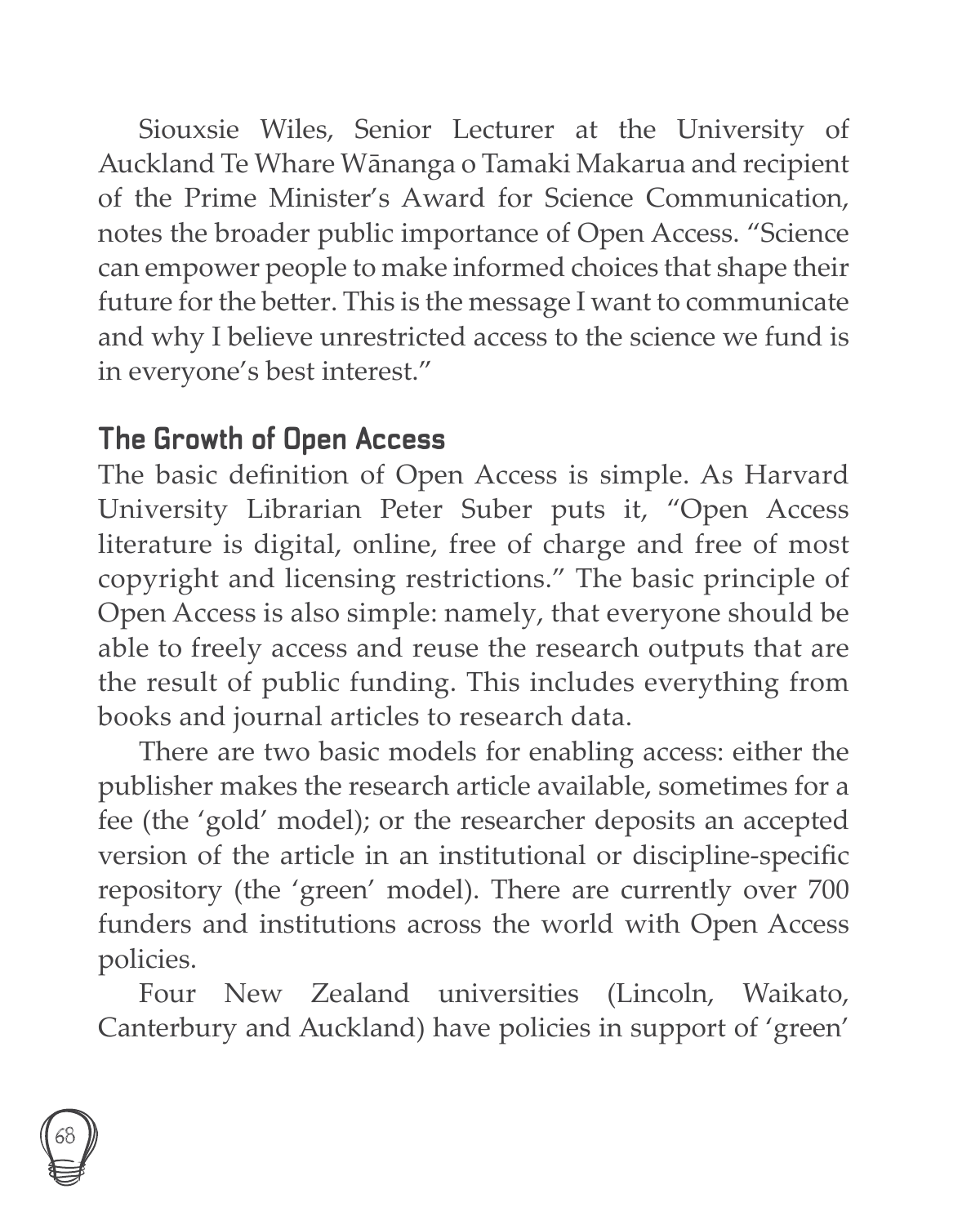deposit, with Lincoln University's policy also including teaching resources and encouraging the use of Creative Commons licences.

One of the world's leading research institutions, MIT, has had an open research policy since 2009 following a unanimous faculty vote, and they've been collecting stories from the members of the public who have benefitted. Their stories are a powerful reminder of why Open Access is essential.

A private researcher from Australia, for example, writes, "[I am] a disabled engineer researching gravity and inertia …  My research is hampered by one thing alone, paywalls."

A student in India points to the barriers that exist in developing nations: "It's really disheartening when a site asks for money to display their research work. This initiative will ... accelerate research in the emerging nations."

A researcher from the US notes the importance of Open Access to economic development: "I'm attempting to hire and fund research in energy production. I have a lot of trouble getting to the bottom of scientific understanding due to the publishing industry paywalls. MIT's effort to make good science that the public helped pay for be available to the public has helped me a lot building the clean energy economy."

#### **Make It Open? No, Make It Libre!**

My institution – the University of Auckland Te Whare Wānanga o Tāmaki Makaurau – like other academic institutions around the country, has an Institutional Repository (IR). It is called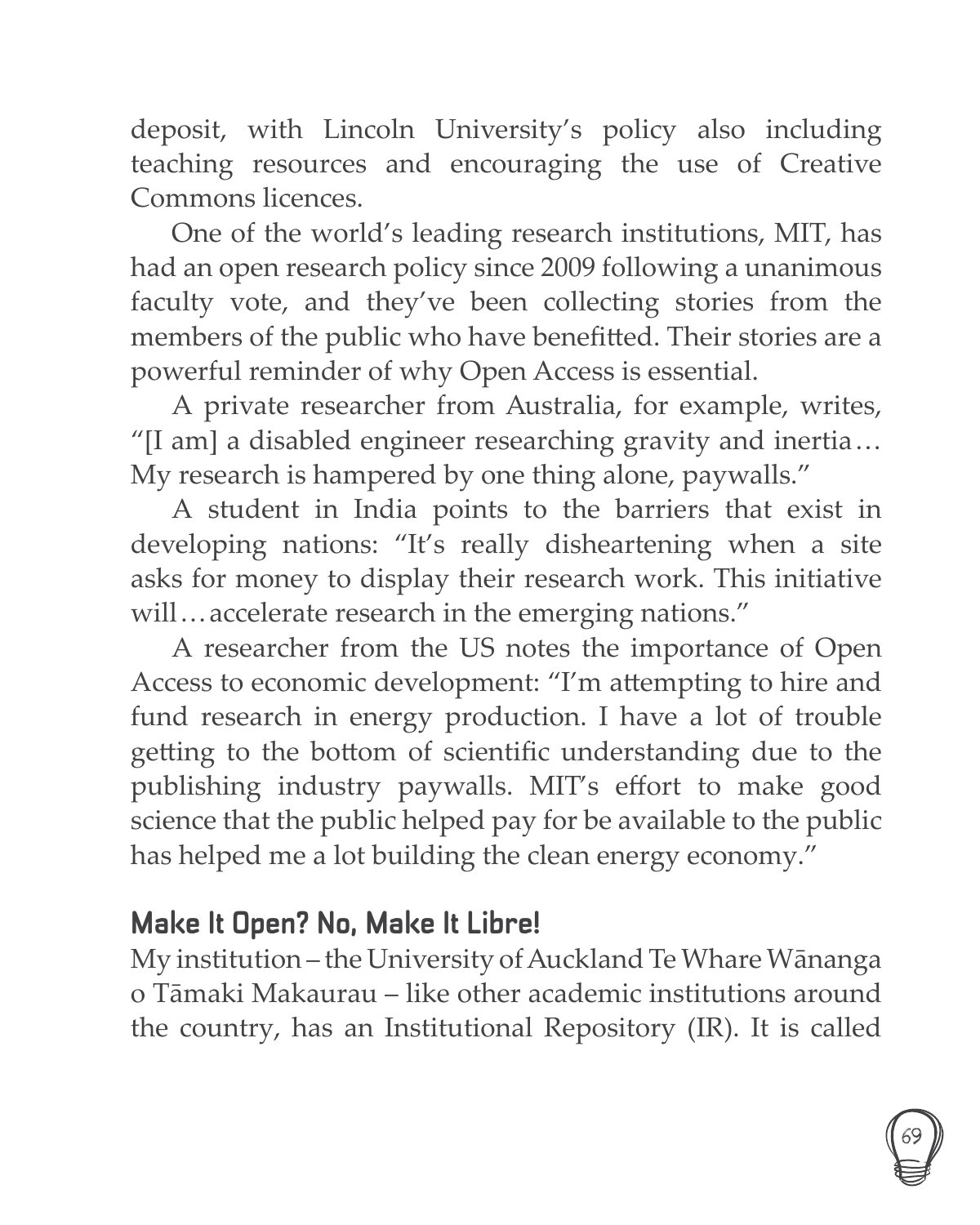'Research Space' and I suspect many of my colleagues might have never heard of it, and many might not know how to make  $use$  of it.

As we've pointed out above, Open Access is usually described as gold or green. I don't personally find this distinction palatable, because the gold/green definition says more about mechanisms of delivery and less about liberties for reuse.

I prefer to think about free Open Access (where the article is provided free of charge) and libre Open Access (where the article is provided free of charge and there are few restrictions for reuse and repurposing). The copyright agreements we enter or the licence we choose when publishing Open Access defines where in the free-libre spectrum the article will sit.

If we wish to communicate our findings as widely as possible, shouldn't we be opting for libre Open Access, where they can be reused, redistributed and repurposed?

### **"Limiting Potential Readership Does Not Increase Actual Readership"**

Unfortunately, research publications do not solely serve the purpose of communicating our findings. They are also perhaps the most important contribution through which our worth as academics will be measured when we apply for a job, apply for promotion, or seek to be granted tenure. We may be forgiven many things by staffing committees, but never a poor publication record. We have been taught that how we brand

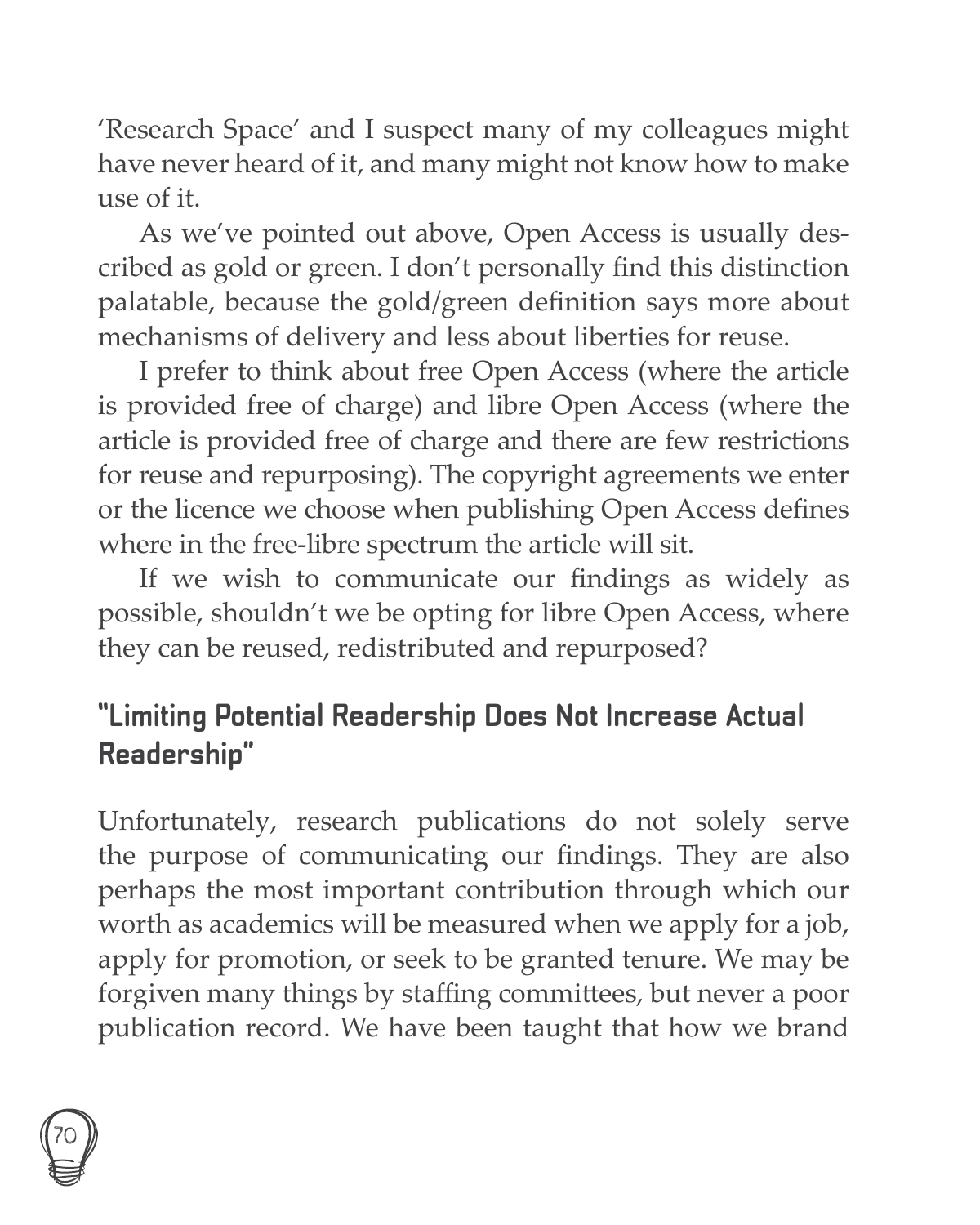our publications (i.e. where we publish them) will be a major factor for that assessment.

It is not surprising, then, that most of us will feel the need to do our best to place our article in the better branded journals. Many of these will charge hefty Open Access fees, but will publish our article sometimes at a lower price or free of charge if we are willing to give our rights as authors away to them. Because this decision of where to publish is so intricately tied to career progress, the cultural inertia is hard to overcome.

These days, it is rare that I will find someone who doesn't think that Open Access is 'a good thing' (progress!). As soon as the term 'Open Access' enters the discussion, however, I can see the \$-shaped tears rolling down someone's cheeks. Most frequently the discussion veers towards a standard list of 'buts'.

Many of these 'buts' are myths that seem to persist even in the face of evidence against them. Once someone has the mindset that Open Access is not a 'viable' alternative to be embraced by them, by their immediate community of practice or even by their institution, it does not seem to matter how much data is presented – the response will inevitably be "Oh, ok. [pause] But…" If we cannot change scientists' minds when confronting them with evidence, how will we be able to persuade our agencies and institutions? Until we overcome our apprehensions about Open Access, should we just stick to the status quo?

Institutional Repositories (IRs) provide a place where authors who choose to publish in the traditional way can